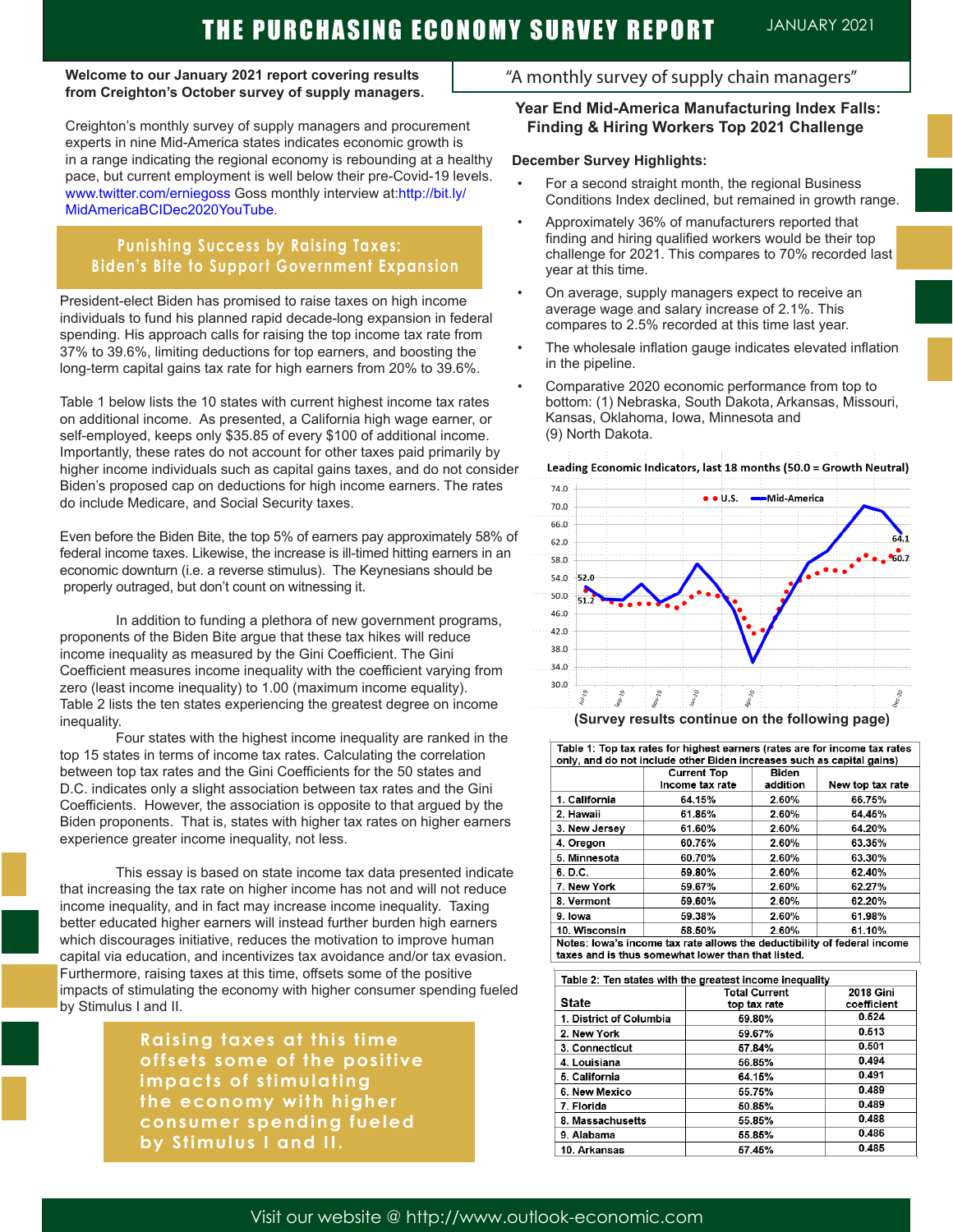# THE PURCHASING ECONOMY SURVEY REPORT November 2020

For a second straight month, the Creighton University Mid-America Business Conditions Index, a leading economic indicator for the nine-state region stretching from Minnesota to Arkansas, fell, but remained above growth neutral for the month.

**Overall index:** In April of this year, COVID-19 pushed the overall index to its lowest level in 11 years. Since April, the overall index has climbed above growth neutral 50.0 for seven of the past eight months. The Business Conditions Index, which ranges between 0 and 100, dropped to 64.1 from November's 69.0.

Creighton's monthly survey results have mirrored the national manufacturing survey results indicating that the manufacturing sector has been expanding at a solid, but slowing, pace since sinking to a post-2008 recession low in April. Even so, current output in the regional and U.S. manufacturing sectors remains well below pre-COVID-19 levels.

**Employment:** The regional employment index remained well above growth neutral for December, but fell to 57.7 from 63.1 in November. Since the onset of COVID-19, U.S. Bureau of Labor Statistics data indicate that regional nonfarm employment is down 655,000 jobs, or 4.7%, and regional manufacturing employment is off by 66,000 jobs or 4.5%.

Since bottoming out in April, regional manufacturing has gained back roughly 43,000 of the initial manufacturing job losses.

In December, supply managers were asked to identify the greatest 2021 economic challenge for their firm. Approximately 36% reported that finding and hiring qualified workers would be their top challenge for 2021. Another one fifth, or 20%, named rising input prices as the biggest 2021 challenge.

On average, supply managers expect to receive an average wage and salary increase of 2.1%, with one-fifth of respondents anticipating no 2021 wage increase.

Other comments from December survey participants:

- "Besides rising prices as the top challenge for 2021, a close second is finding qualified workers throughout our supply chains."
- "Based on our customer orders we have in hand, 2021 is going to be a record year as far as products sold. I am concerned the supply base cannot keep up. Also, the price of steel is a large concern."

**Wholesale Prices:** The wholesale inflation gauge for the month slipped to a still inflationary 81.5 from 84.8 in November.

"Over the past six months, the seasonally adjusted consumer price index has risen by 2%, or 4% annualized. Despite this pickup in inflationary pressures at the consumer level, the Federal Reserve remains comfortable with current ultralow short-term interest rates. In recent meetings of the rate setting committee, the FOMC, they indicated they will likely keep short-term interest rates at near record lows well into the future even as inflation ticks up above their target," said Goss.

**Confidence:** Looking ahead six months, economic optimism, as captured by the December Business Confidence Index, plummeted to 45.8 from November's 50.0.

# "A monthly survey of supply chain managers"

"A sharp upturn in COVID-19 infections, along with more economic lockdowns, weighted on December's economic outlook," said Goss.

**Inventories:** The regional inventory index for December, reflecting levels of raw materials and supplies, slumped to a still solid 55.8 from last month's 59.2.

**Trade:** The regional trade numbers were weakened for the month, with new export orders sinking to 50.1 from November's 75.0. An expanding domestic manufacturing sector supported a solid import index at 63.2, down from 67.9 in November.

The trade-weighted value of the U.S. dollar has declined by approximately 10 percent over the past nine months. Moreover, the outlook continues to be negative for the dollar. The cheaper dollar makes U.S. goods more competitively priced abroad. I expect this trend to be very supportive of U.S. exports in the months ahead.

#### **Other survey components of the December Business**

**Conditions Index were:** new orders at 66.0, down from 77.3 in November; the production or sales index plummeted to a still healthy 61.6 from 78.3 in November; and the speed of deliveries of raw materials and supplies index at 79.7 up significantly from last month's 67.4.

The Creighton Economic Forecasting Group has conducted the monthly survey of supply managers in nine states since 1994 to produce leading economic indicators of the Mid-America economy. States included in the survey are Arkansas, Iowa, Kansas, Minnesota, Missouri, Nebraska, North Dakota, Oklahoma and South Dakota.

The forecasting group's overall index, referred to as the Business Conditions Index, ranges between 0 and 100. An index greater than 50 indicates an expansionary economy over the course of the next three to six months.

The Business Conditions Index is a mathematical average of indices for new orders, production or sales, employment, inventories and delivery lead time. This is the same methodology, used since 1931 by the Institute for Supply Management (ISM), formerly the National Association of Purchasing Management. The Mid-America report is produced independently of the national ISM.

# **MID-AMERICA STATES**

#### ARKANSAS

The December Business Conditions Index for Arkansas increased slightly to 62.3 from November's 62.2. Components from the December survey of supply managers were: new orders at 64.9, production or sales at 60.9, delivery lead time at 76.6, inventories at 52.3, and employment at 56.7. Since the onset of COVID-19 in February, the Arkansas economy has lost a net of 41,000 nonfarm jobs, or 3.2%, according to the U.S. Bureau of Labor Statistics. Top performing industry for 2020: Construction.

#### IOWA

Iowa's Business Conditions Index remained above growth neutral for December though the reading declined to 64.7 from 74.6 in November. Components of the overall December index were: new orders at 66.2, production. or sales at 62.5, delivery lead time at 83.0, employment at 55.6, and inventories at 57.7. Since the onset of COVID-19 in February, the Iowa economy has lost a net of 78,000 nonfarm jobs, or 4.9%, according to the U.S. Bureau of Labor Statistics. Top performing industry for 2020: Financial Activities.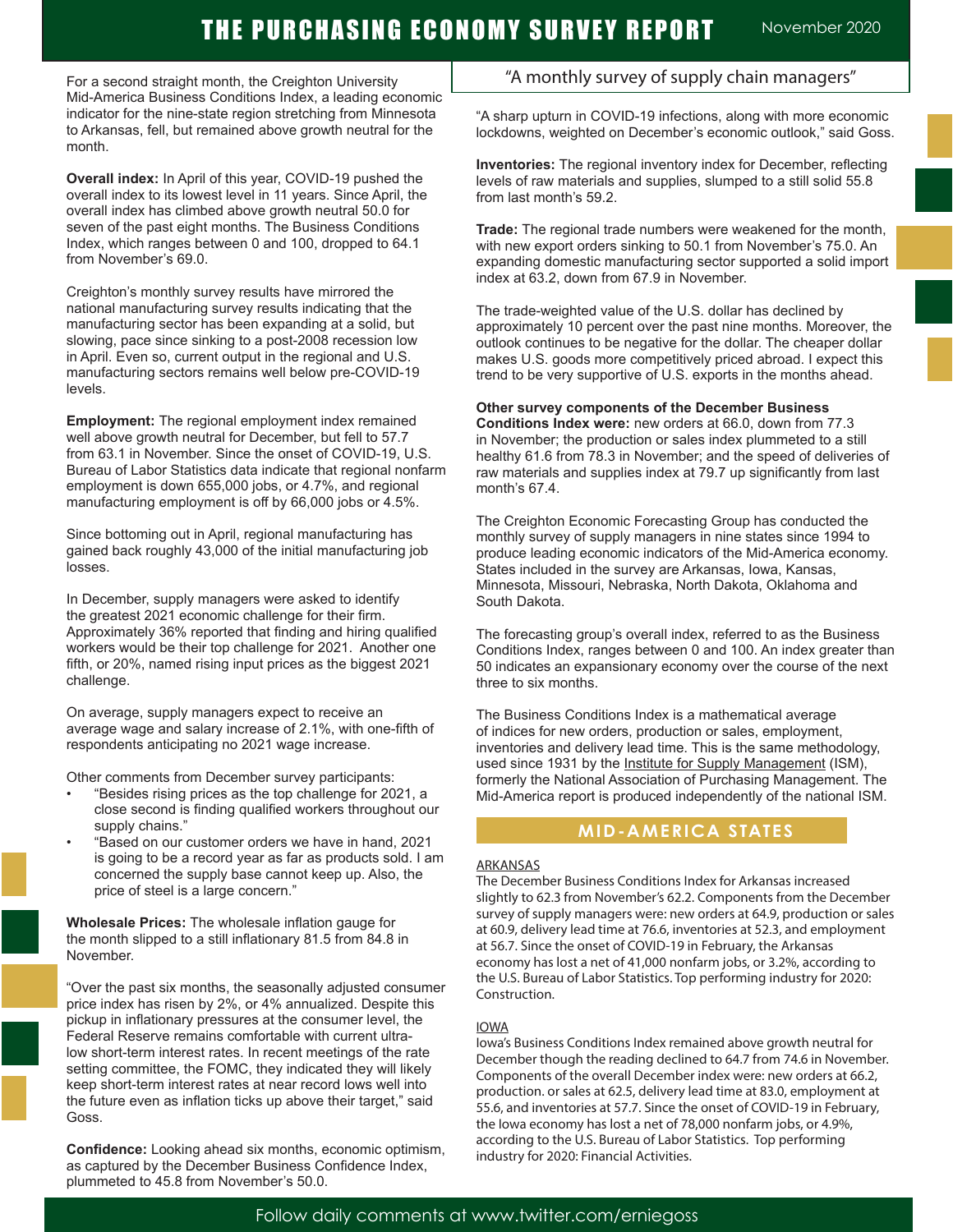#### **KANSAS**

The Kansas Business Conditions Index for December decreased to 55.3 from 60.1 in November. Components of the leading economic indicator from the monthly survey of supply managers were: new orders at 62.7, production or sales at 58.2, delivery lead time at 65.6, employment at 44.2, and inventories at 45.6. Since the onset of COVID-19 in February, the Kansas economy has lost a net of 69,000 nonfarm jobs, or 4.8%, according to the U.S. Bureau of Labor Statistics. Top performing industry for 2020: Construction.

#### MINNESOTA

The December Business Conditions Index for Minnesota declined to 67.6 from 73.2 in November. Components of the overall December index were: new orders at 67.3, production or sales at 63.8, delivery lead time at 88.5, inventories at 54.0, and employment at 64.4. Since the onset of COVID-19 in February, the Minnesota economy has lost a net of 195,000 jobs, or 6.5%, according to the U.S. Bureau of Labor Statistics. Top performing industry for 2020: Financial Activities.

#### MISSOURI

The December Business Conditions Index for Missouri dropped to 67.2 from November's 75.6. Components of the overall index from the survey of supply managers for December were: new orders at 65.4, production or sales at 61.5, delivery lead time at 78.9, inventories at 72.0, and employment at 58.3. Since the onset of COVID-19 in February, the Missouri economy has lost a net of 115,000 nonfarm jobs, or 4%, according to the U.S. Bureau of Labor Statistics. Top performing industry for 2020: Construction.

#### NEBRASKA

Nebraska's overall index for December rose to 67.0 from 66.8 in November. Components of the index from the monthly survey of supply managers for December were: new orders at 66.3, production or sales at 62.6, delivery lead time at 83.5, inventories at 61.2, and employment at 61.2. Since the onset of COVID-19 in February, the Nebraska economy has lost a net of 35,000 nonfarm jobs, or 3.4%, according to the U.S. Bureau of Labor Statistics. Top performing industry for 2020: Education & Health Services.

#### NORTH DAKOTA

The December Business Conditions Index for North Dakota expanded to 62.8 from 57.2 in November. Components of the overall index for December were: new orders at 64.4, production or sales at 60.3, delivery lead time at 74.2, employment at 55.2, and inventories at 60.0. Since the onset of COVID-19 in February, the North Dakota economy has lost a net of 33,000 nonfarm jobs, or 7.4%, according to the U.S. Bureau of Labor Statistics. Top performing industry for 2020: Financial Activities.

#### **OKLAHOMA**

Oklahoma's Business Conditions Index expanded above growth neutral in December. The overall index climbed to 55.9 from November's 49.4. Components of the overall December index were: new orders at 62.6, production or sales at 58.1, delivery lead time at 65.1, inventories at 44.4, and employment at 49.3. Since the onset of COVID-19 in February, the Oklahoma economy has lost a net of 72,000 nonfarm jobs, or 4.3%, according to the U.S. Bureau of Labor Statistics. Top performing industry for 2020: Financial Activities.

#### **SOUTH DAKOTA**

TheBusiness Conditions Index expanded above growth neutral in December. The overall index climbed to 55.9 from November's 49.4. Components of the overall December index were: new orders at 62.6, production or sales at 58.1, delivery lead time at 65.1, inventories at 44.4, and employment at 49.3. Since the onset of COVID-19 in February, the Oklahoma economy has lost a net of 72,000 nonfarm jobs, or 4.3%, according to the U.S. Bureau of Labor Statistics. Top performing industry for 2020: Financial Activities.

# "A monthly survey of supply chain managers"

# **THE BULLISH NEWS**

- U.S. listed companies raised a record \$167 billion in initial public offerings in 2020 exceeding the former record \$107.9 billion in IPOs for 1999.
- The USDA said U.S. stockpiles of corn and soybeans would shrink to their lowest levels since 2014 and the average price for corn and soybeans this marketing year would be the highest since 2013-14.
- The latest Purchasing Management Indices (PMI) for both ISM's national survey and Creighton's Mid-America were in a range indicating healthy manufacturing growth.
- According to the Case-Shiller national home price index expanded at an annual pace of 7.9% in October.

# •

# **THE BEARISH NEWS**

- For the first time in eight months, the U.S. lost jobs, shedding 140,000 non-farm jobs in December as the unemployment rate remained steady at 6.7%
- Since August 2020, the yield on the 10-year U.S. Treasury bond has risen by almost 60 basis points (0.6%). Two factors account for this: higher expected inflation, and lower risk.
- Green energy euphoria has truly set investors up for heartbreak in 2021. For example, Tesla stock is now selling for 1,000 times earnings (i.e. a rate-of-return of 0.001 or 0.1%)
- The U.S. trade deficit climbed to its highest level since 2006. The U.S. budget deficit soared to \$572 billion in the first quarter of the fiscal year

# **THE OUTLOOK**

Fed Outlook (as shared by Pacific Financial Planners): "The Federal Reserve on Wednesday concluded its last meeting of the Federal Open Market Committee for 2020. Fed officials provided more detail for its monthly bond purchase program and reiterated their commitment to a monthly purchase of \$120 billion of Treasury and mortgage-back securities until its inflation and employment goals are met. The Federal Reserve also raised its outlook on the U.S. economy. It revised its September forecast of a 3.7% decline in GDP in 2020 to a 2.4% decline, and increased its 2021 GDP growth forecast from 4.0% to 4.2%. It also expects unemployment at 2020 year-end would fall to 6.7%, substantially lower than its earlier estimate of 7.6%.

**"Goss (2021):** \*\*The yield on U.S. long-term Treasury bonds, along with mortgage rates, to climb by another ¼ % (25 basis points) by the end of Q1, 2021. \*\*The January job additions will likely be disappointing. \*\*Annualized and seasonally adjusted Q4 2020 GDP growth will range between 1% to 2%.

**KEEP AN EXECUTE AND MILLIPED BETTER Survey results for January Feb. 1, 2021, the first business day of the month.**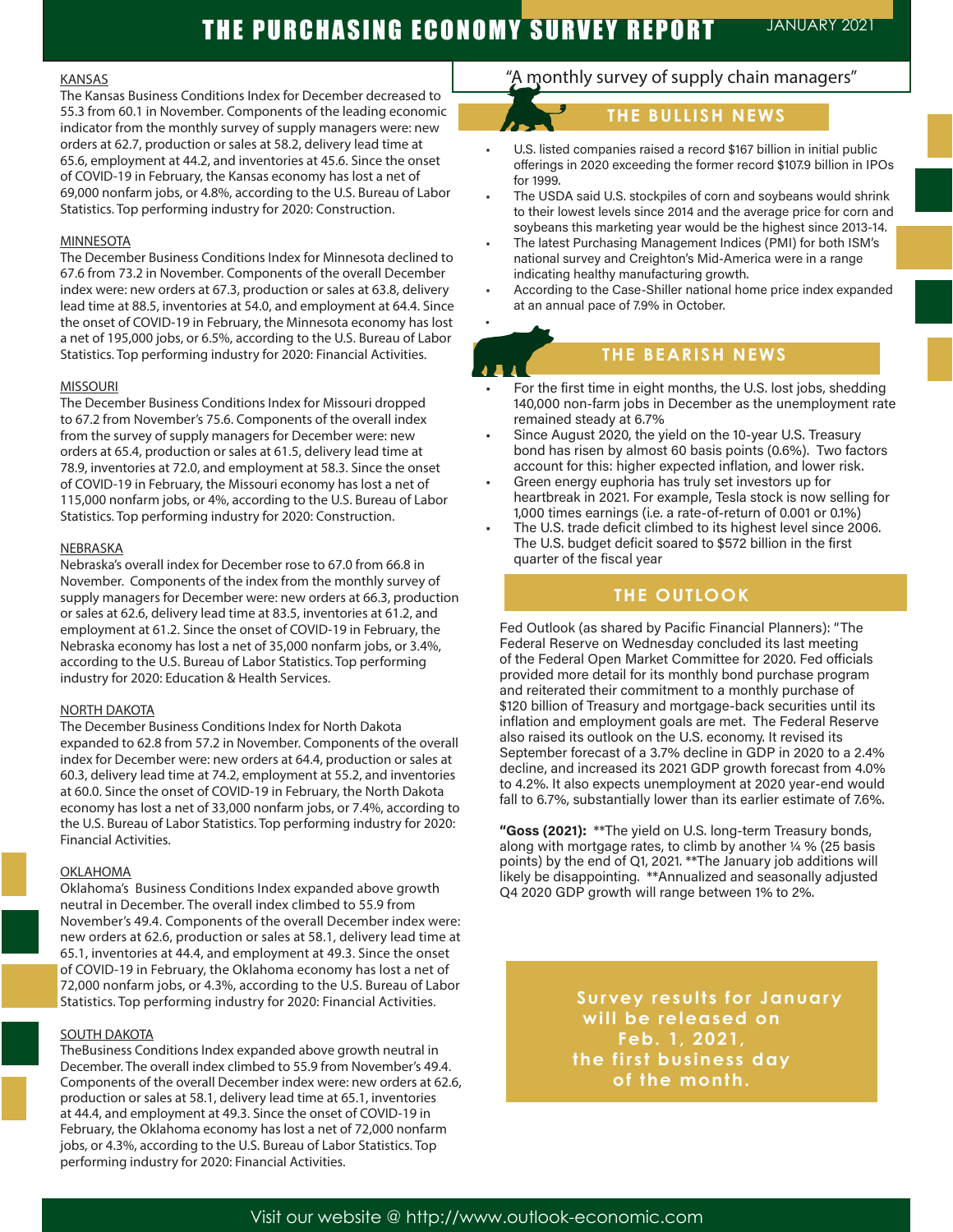# "A monthly survey of supply chain managers"

# **GOSS EGGS (for recent dumb economic moves)**

Buyers of Special Purpose Acquisition Companies (SPAC) have not been bitten yet, but they need to beware of elevated risks in 2021. SPACs raised more capital in 2020 than in the previous 10 years. Michael Klausner, a Stanford law professor found that between January 2019 and June 2020, SPACs lost 12% of their value within six months of finding a private firm to take public. The bubble is likely to burst in 2021 as investors learn the truth about SPACs.

### **STATISTIC OF THE MONTH**

**\$120 billion.** At their December meeting, the Federal Reserve's Open Market Committee reaffirmed its commitment to purchase \$120 billion in U.S. Treasury bonds and mortgage-backed securities. What does this mean for you? This commits the Fed to inject \$120 billion per month into the U.S. economy. This tends to increase the U.S. money supply, reduce the value of the U.S. dollar, hold interest rates down, and stimulate inflation.

### **KEEP AN EYE ON**

- **• U.S. Retail Sales report.** On Jan. 15 and Feb. 17, the U.S. Census Bureau releases retail and food services sales for December and January, respectively. Look for weaker reports to signal a buying pullback by the U.S. consumer
- **• U.S. Jobs Report.** On February 5, the U.S. Bureau of Labor Statistics releases its job numbers for January. Another disappointing report would encourage Congress to expand economic stimulus programs.
- **• Creighton's Rural Mainstreet report.** On January 21st, Creighton releases its January survey results of bank CEOs in rural areas of 10 states in the Rocky Mountains and Plains states. Growth in the rural economy has been solid and improving.
- **• Yield on 10-year U.S. Treasury bond.**  Contemporaneous @ finance.yahoo.com. As inflation expectations rise, so will this yield. A better measure of future infloation than CPI.

### **FOLLOW ERNIE A FOLLOW ERNIE**

**Follow Goss on twitter at http://twitter.com/erniegoss For historical data and forecasts visit our website at: http://business.creighton.edu/organizationsprograms/economic-outlook** 

# **SUPPLY MANAGERS READING ROOM**

"Global Supply Chains in a Post-Pandemic World," "Companies need to make their networks more resilient. Here's how. Harvard Business Review. By Willy C. Shih. When the Covid-19 pandemic subsides, the world is going to look markedly different. The supply shock that started in China in February and the demand shock that followed as the global economy shut down exposed vulnerabilities in the production strategies and supply chains of firms just about everywhere. Temporary trade restrictions and shortages of pharmaceuticals, critical medical supplies, and other products highlighted their weaknesses. Those developments, combined with the U.S.-China trade war, have triggered a rise in economic nationalism. As a consequence of all this, manufacturers worldwide are going to be under greater political and competitive pressures to increase their domestic production, grow employment in their home countries, reduce or even eliminate their dependence on sources that are perceived as risky, and rethink their use of lean manufacturing strategies that involve minimizing the amount of inventory held in their global supply chains." **https://tinyurl.com/y4hb8an7**

# **SUPPLY MANAGER CAREERS**

Supply Chain Manager, Briggs and Stratton, Holdrege, Nebraska. Manages the purchasing, warehouse, logistics and scheduling departments for a specific location. Provides leadership and direction to Materials Management personnel. Leads the implementation of strategic projects. Job Responsibilities • Leads team to optimize forecast, demand planning and creates supply plans that ensure availability of service parts and products • Monitors forecasts and demand to identify changes or to determine their effect on supply chain activities • Defines performance metrics for measurement, comparison, or evaluation of supply chain factors, inventory accuracy, and shipping/receiving compliance • Analyzes inventories to determine how to increase inventory turns, manage fill rates, determine estimated time of arrival, reduce waste, or optimize customer service • Manages production scheduling to meet the sales forecast • Ensures component and product inventory is stored and managed in an appropriate manner. Qualifications: Thorough knowledge of manufacturing, distribution, inventory, and quality procedures and management programs and systems • Comprehensive understanding of integrated supply chain management including demand planning, forecasting and procurement • Excellent written and verbal communication and interpersonal skills to interact with diverse groups of people inside and outside of the corporation • Excellent analytical skills and the ability to exercise judgment and make critical decisions • Proficient computer skills including familiarity with enterprise resource planning and business intelligence/analytics systems, Google, and MS Office applications • Fluent in English and primary language used in area of responsibility and/or location Education Bachelor's Degree in Supply Chain Management or related field, or equivalent education and experience. Minimum of seven years of experience in a continuous supply chain within high volume manufacturing environment. **https://tinyurl.com/y554lgb6**